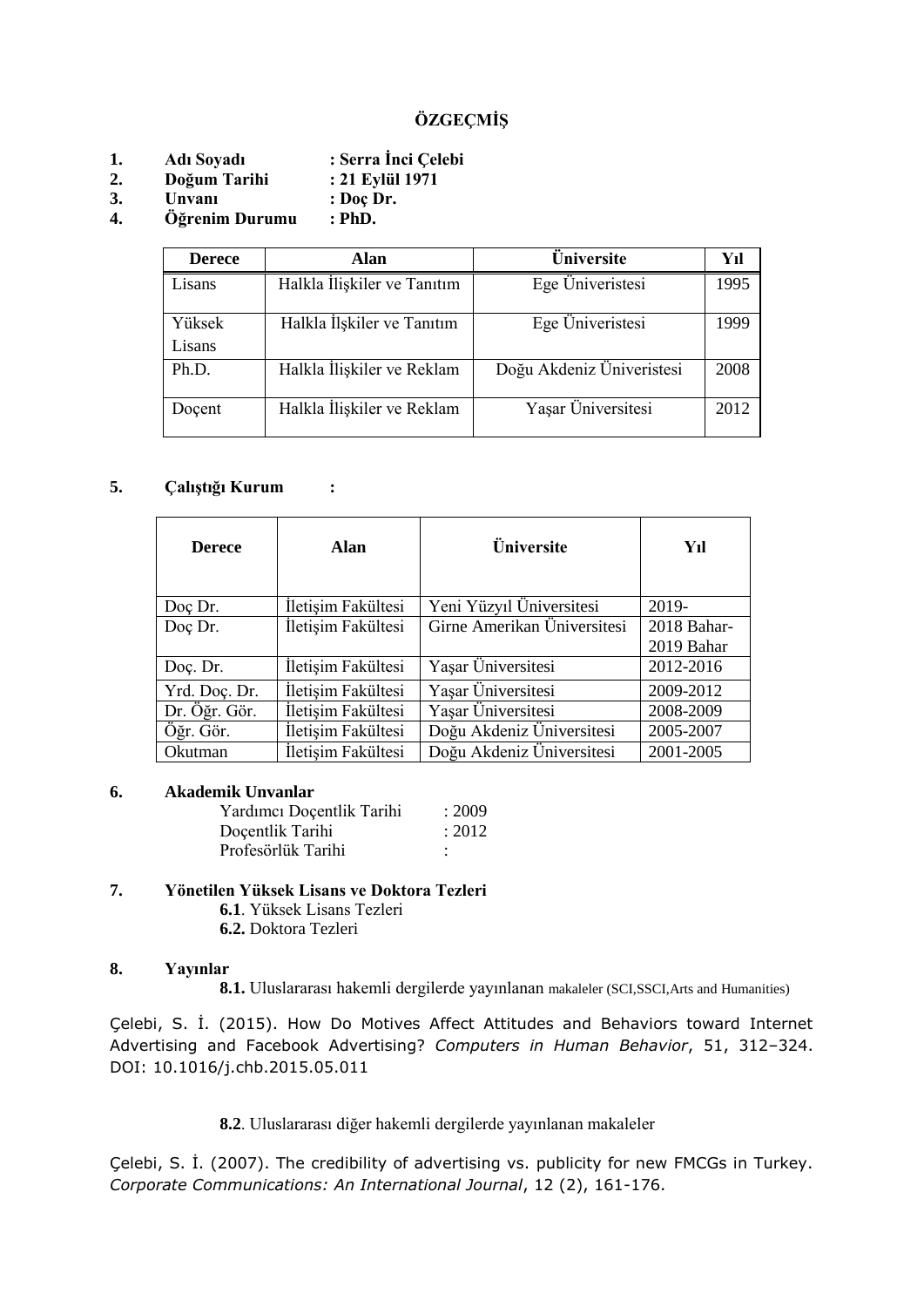Çelebi, S. İ. (2009). The importance of the truth effect and source credibility for New FMCGs advertising. *Journal of Yasar University*, 4 (13), 1021-1045. Available at: http://joy.yasar.edu.tr/makale/no13\_vol4/07\_celebi\_.pdf

Çelebi, S. İ. (2009). Agency and client practitioners' perceptions and practices of IMC. *Journal of Yasar University*, 4 (14), 2205-2236. Available at: [http://joy.yasar.edu.tr/makale/no14\\_vol4/07-celebi.pdf](http://joy.yasar.edu.tr/makale/no14_vol4/07-celebi.pdf)

Çelebi, S. İ. (2010). One route to attitude change: Peripheral and central route combined by the subjects in a study of the ELM and source credibility, *International Journal of Arts & Sciences*, 3 (13), 293-312. CD-ROM. ISSN: 1944-6934.

Çelebi, S. İ. (2011). The effects of the mass media and demographics on pre-purchase, purchase and post-purchase activities, *Analysis & Metaphysics*, 10, 67-80.

Çelebi, S. İ. (2012). An exploratory investigation of public relations education and profession through the lenses of undergraduate PR students. *Public Relations Journal*, 6 (3) Available at:<http://www.prsa.org/Intelligence/PRJournal/Archives/>

Çelebi, S. İ. (2012). The investigation of involvement and credibility across five leading media for receiving news and advertising. *International Journal of Arts & Sciences*, 5 (1), 507-517. Available at: <http://www.universitypublications.net/ijas/0501/html/toc.html>

Çelebi, S. İ. (2012). Customer satisfaction and store choice: The comparison of textile & apparel stores and cosmetics & personal care products stores in Turkey. *International Journal of Arts & Sciences,* 5 (1), 331-342. Available at: <http://www.universitypublications.net/ijas/0501/html/toc.html>

Çelebi, S. İ. (2013). Turkish female and male consumer's shopping attitudes and behaviors. *International Journal of Business and Management Studies*, 2 (1), 63–74. Available at: <http://universitypublications.net/ijbms/0201/pdf/RHS153.pdf>

Çelebi, S. İ. (2015). The Investigation of Social Communication Apprehension and Motives for Social Network Sites Usage. *Akdeniz İletişim - Akdeniz Üniversitesi İletişim Fakültesi Dergisi*, 23, 115-134, ISSN 1304 3846.

Çelebi, S. İ. (2016). Digitalized youth, knowledge gap, and digital divide: A study on youngsters' media use for obtaining daily news. *Selçuk İletişim*, 9 (2): 159-173. DOI: 10.18094/si.17886

Çelebi, S. İ. (2016). Media Complementary or Media Displacement?: An Investigation of Digital and Traditional Media Usage for Obtaining Daily News among Young Adults. *Anadolu University Journal of Social Sciences*, 15 (4), 73-84.

Çelebi, S. İ. (2016). Distance Learning Evolution of Yaşar University: Engaging Learners & Issues. *International Journal of Arts & Sciences*, 7 (5), 189-204.

Çelebi, S. İ. (2020). Real Life vs. Virtual Life: Big Five Personality Traits, Facebook Use and Leisure Activity Engagement. *Selçuk İletişim*, 13 (3), 1176-1201 DOI: 10.18094/JOSC.691841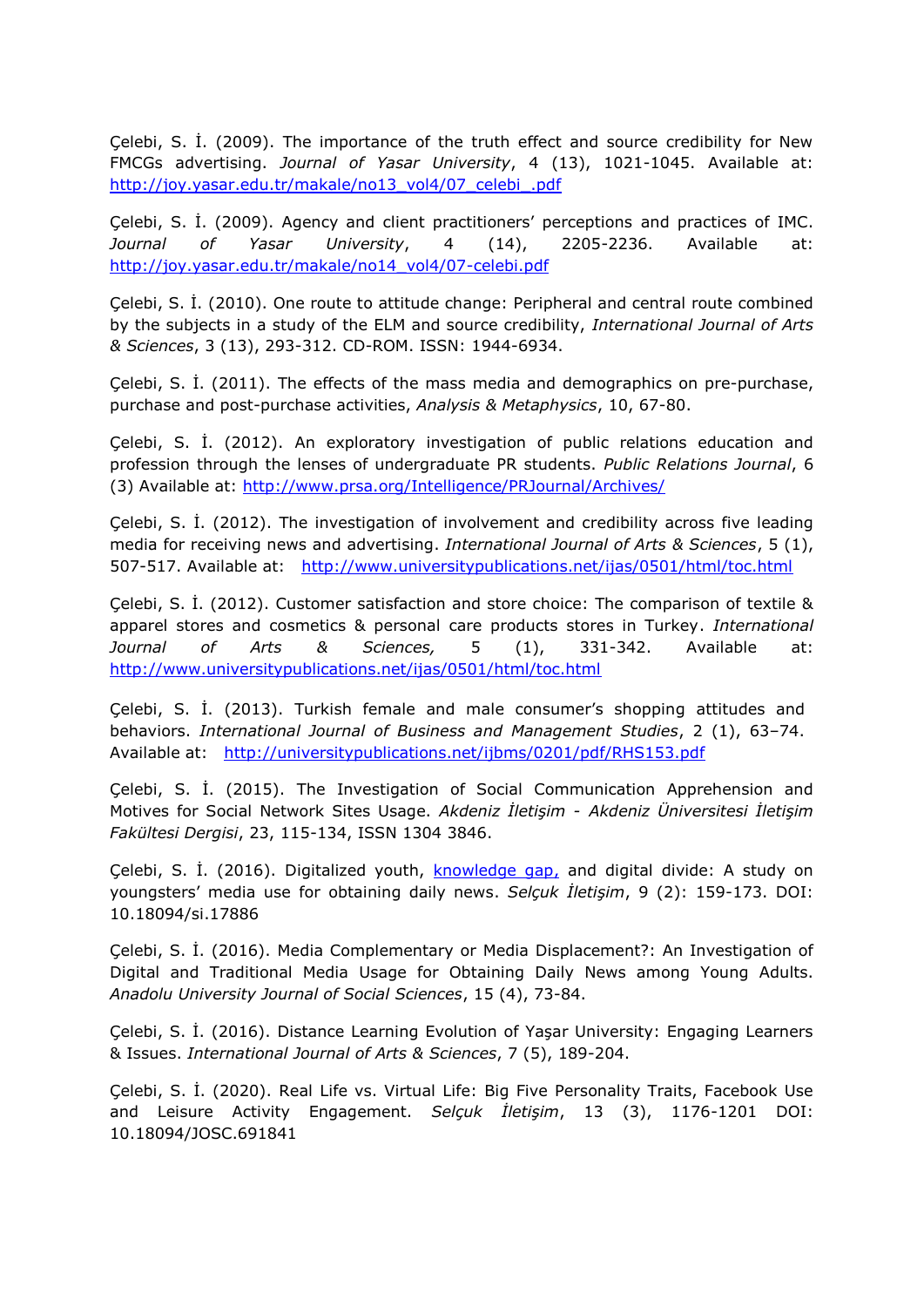Çelebi, S. İ. & Terkan, R. (2020). Social Media and Employee Productivity at Workplace. *International Review of Management and Marketing*, 10 (6), 37-41. DOI: https://doi.org/10.32479/irmm.10806

Terkan, R. & Çelebi, S. İ. (2020). How WhatsApp Changes the Way Business Work? *International Review of Management and Marketing*, 10 (5), 179-184. DOI: https://doi.org/10.32479/irmm.10769

**8.3.** Uluslararası bilimsel toplantılarda sunulan ve bildiri kitabında basılan bildiriler

Çelebi, S. İ. (2005, 14-15, April). Media influence on attitudes in cyprus: The importance of television for persuasion. Proceedings and abstract of the *5 th International Congress on Cyprus Studies*, Research Center for Cypriot Studies, Eastern Mediterranean University, Famagusta, Turkish Republic of North Cyprus, 2, 331-344.

Çelebi, S. İ. (2006, October). Sequence of PR / publicity and advertising for tangible product introductions in turkey. Proceedings of the *10th Slovene Conference on Public Relations: Communication Evolution-From Information to Integration*, Ljubljana, Slovenia, 63-67.

Çelebi, S. İ. and Opiyo, B. (2007, 2-4 May). Official initiatives for peace & isolation: a case study of global PR Practices by TRNC government. Abstract of the 2<sup>nd</sup> International *Conference in Communication and Media Studies: Communication in Peace/Conflict in Communication*, Eastern Mediterranean University, Famagusta, Turkish Republic of North Cyprus.

Opiyo, B. and Çelebi, S. İ. (2007, 2-4 May). Public relations and nation-building under political isolation: The case of northern cyprus. Proceedings of the 2<sup>nd</sup> International *Conference in Communication and Media Studies: Communication in Peace/Conflict in Communication*, Eastern Mediterranean University, Famagusta, Turkish Republic of North Cyprus.

Çelebi, S. İ. (2007, 16-18 May). Advertising vs. article: Effect of content type on attitudinal and behavioral change. Proceedings of the *5 th International Symposium: Communication in the Millennium*, Indiana University, Bloomington School of Journalism, Indiana/USA, 35-46. (Also available at: [http://cim.anadolu.edu.tr/pdf/2007/Celebi.pdf\)](http://cim.anadolu.edu.tr/pdf/2007/Celebi.pdf).

Gorpe, S., Çelebi, S. İ., and Opiyo, B. (2007, 27-30 October). Public diplomacy & the quest to end international isolation by the Turkish republic of northern Cyprus (TRNC), Proceedings of *the 12th Annual AUSACE International Conference: Communication at the Crossroad of Globalization*, Zayed University, Dubai/United Arab Emirates.

Çelebi, S. İ. (2007, 19-22 November). An experimental study of argument strength and source credibility on advertising effectiveness. Proceedings of the *International Colloquium on Business and Management*, University of Balamand, Bangkok, Thailand Available at: [http://www.icbmbangkok.com](http://www.icbmbangkok.com/)

Çelebi, S. İ. (2008, 20-23 March). The elaboration likelihood model: The effects of content type, source, and involvement on consumer response. Abstract of the *2008 Global Marketing Conference at Shanghai*, Shanghai Jiao Tong University, Shanghai, China.

Çelebi, S. İ. (2008, 21-23 November). Re-examination of the relationship between PR and marketing: Agency and corporate practitioners' ethical considerations of marketing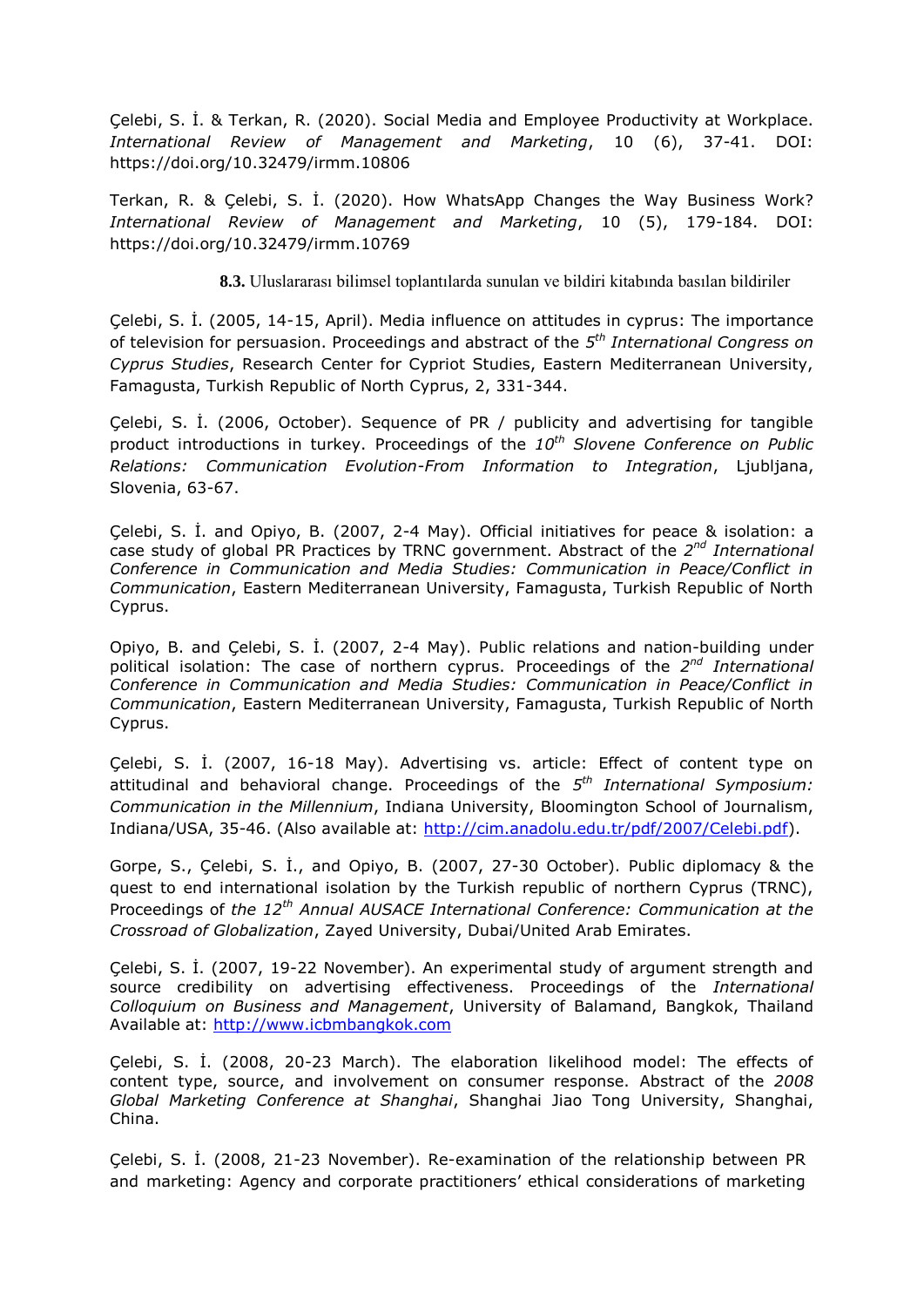PR, Proceedings of *Graduate School of Letters Conferences*, Hokkaido University, Sapporo, Japan, 23-45.

Çelebi, S. İ. (2009, 15-17 April). The importance of academia - industry relationship for professionalism in public relations. Proceedings of the *1 st International Public Relations Symposium*, Akdeniz University Communication Faculty Publication, International Cyprus University, Nicosia, Turkish Republic of North Cyprus, 218-227.

Çelebi, S. İ. (2010, 31 May-3 June). One route to attitude change: Peripheral and central route combined by the subjects in a study of the ELM and source credibility. *International Journal of Arts & Sciences Conferences*, Harvard University, Massachusetts/USA.

Çelebi, S. İ. (2011, 31 October-3 November). The investigation of involvement and credibility across five leading media for receiving news and advertising. *International Journal of Arts & Sciences Conferences*, American University of Rome, Rome, Italy.

Çelebi, S. İ. (2012, 26-29 June). Customer satisfaction and store choice: The comparison of textile & apparel stores and cosmetics & personal care products stores in Turkey. *International Journal of Arts & Sciences Conferences*, the joint premises of the Knights of Malta and the Anglo-American University, Prague, the Czech Republic.

Çelebi, S. İ. (2012, 2-7 December). Turkish female and male consumer's shopping attitudes and behaviors. *International Journal of Arts & Sciences Conferences*, Gottenheim, Germany.

Çelebi, S. İ. (2013, 17-21 June). The importance of internet based searching, studying, and activities among undergraduates. *International Journal of Arts & Sciences Conferences*, Bad Hofgastein, Austria.

Çelebi, S. İ. (2015, April 16-17). Web 1.0 to Web 2.0 Results in More Dialogic Communication?: Dialogic communication of Fortune 500 Turkey Web sites. Proceedings of the 20th International Conference on Corporate and Marketing Communications Excellence in Corporate and Marketing Communications: Present and Future Challenges. Izmir University of Economics, Izmir, Turkey, 154-167.

Çelebi, S. İ. (2016, 31<sup>st</sup> January-4<sup>th</sup> February). Distance Learning Evolution of Yaşar University: Engaging Learners & Issues. *International Journal of Arts & Sciences Conferences*, Al Ain, the UAE.

**8.4.** Yazılan uluslararası kitaplar veya kitaplarda bölümler

Çelebi, S. İ. (2009). Re-examination of the Relationship between PR and Marketing: Agency and Corporate Practitioners' Ethical Considerations of Marketing PR. In *Applied Ethics: Life, Environment and Society*, Sapporo, Japan: Center for Applied Ethics and Philosophy, pp. 115-133 (*Original is in English, ISBN 978-4-9904046-1-1*).

Çelebi, S. İ. (2016). I Have a Story to Tell You: Engaging Learners & Issues in Distance Learning of Yasar University, 44-71. In P. O. de Pablos & R. D. Tennyson (Eds.). *Impact of Economic Crisis on Education and the Next-Generation Workforce.* Hershey: IGI-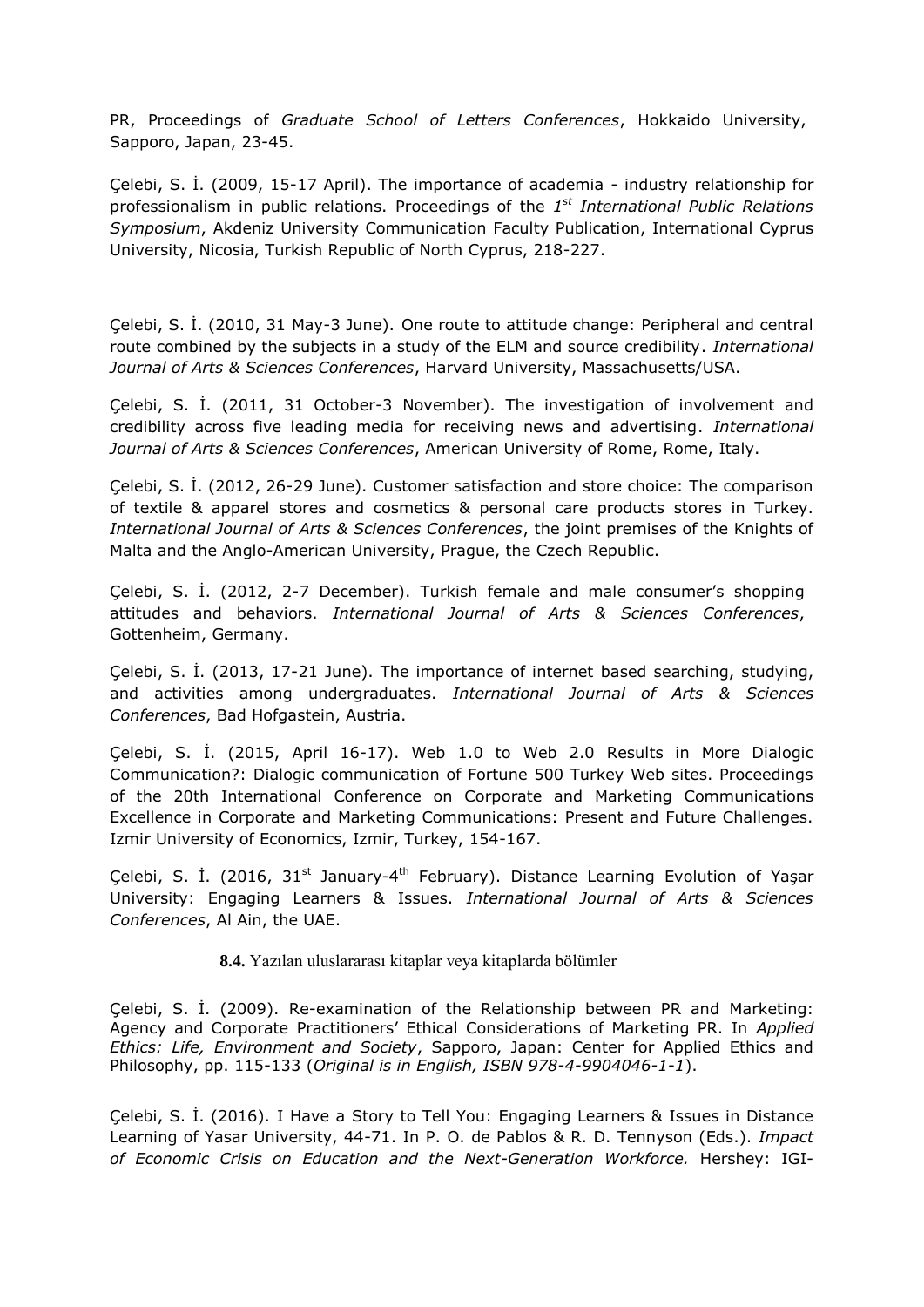Global, pp. 44-70 (*Original is in English, ISBN 978-1-4666-9455-2 (hbk.) -- ISBN 978-1- 4666-9456-9 (ebk.)*).

**8.5.** Ulusal hakemli dergilerde yayınlanan makaleler

**8.6.** Ulusal bilimsel toplantılarda sunulan ve bildiri kitabında basılan bildiriler

**8.7.** Diğer yayınlar

Kocabaş, F., Elden, M., and Çelebi, S. İ. (1999). *Marketing PR* (2nd ed.). İzmir: MediaCat (*Original is in Turkish, ISBN 975-8378-02-3*) (Trade book).

Çelebi, S. İ. (2009). Kolayda Malların Tanıtımı İçin Yapılan Haber ve Reklamların Güvenilirliği Üzerine Bir Alan Araştırması (A Survey Study on the Credibility of Publicity vs. Advertising for Promoting FMCGs) in Erkan Yüksel (Ed.) *Sihirli Aynanın Sırları*. Eskişehir: Anadolu Üniversitesi Yayınları No: 1899, İletişim Bilimleri Fakültesi Yayınları: No: 70, pp. 305-329 (*Original is in Turkish, ISBN 978-975-06-0591-8).*

Çelebi, S. İ. (with 2 other colleagues) (2012). *Araştırma Kültürü* (Research Culture) (Yasar University Distance Learning Textbook in pdf) The book has 14 chapters and 8 chapters are written by Çelebi. The book has been adapted for Yasar University Distance Learning Web site in the academic year of 2012-2013.

- **9. Projeler**
- **10. İdari Görevler**
- **11. Bilimsel ve Mesleki Kuruluşlara Üyelikler**
- **12. Ödüller**
- **2001** Special Merit Award for Achieveing Consistent High Standards in Office and

Administration Skills, Medirest, England.

- **2007** Prize for the "best doctoral paper" in Marketing stream, International Colloquium on Business & Management (ICBM), Thailand.
- **2010** Acknowledgement by Aras Cargo for educational seminars titled as "Persuasive Techniques" for its staff.
- **2010** Acknowledgement by Yasar University for Aras cargo educational seminars titled as "Persuasive Techniques" for its staff.
- **2010** (01 09 May) Grant for ERASMUS teaching staff mobility of Yasar University, Kemi Tornio University of Applied Sciences, Finland.